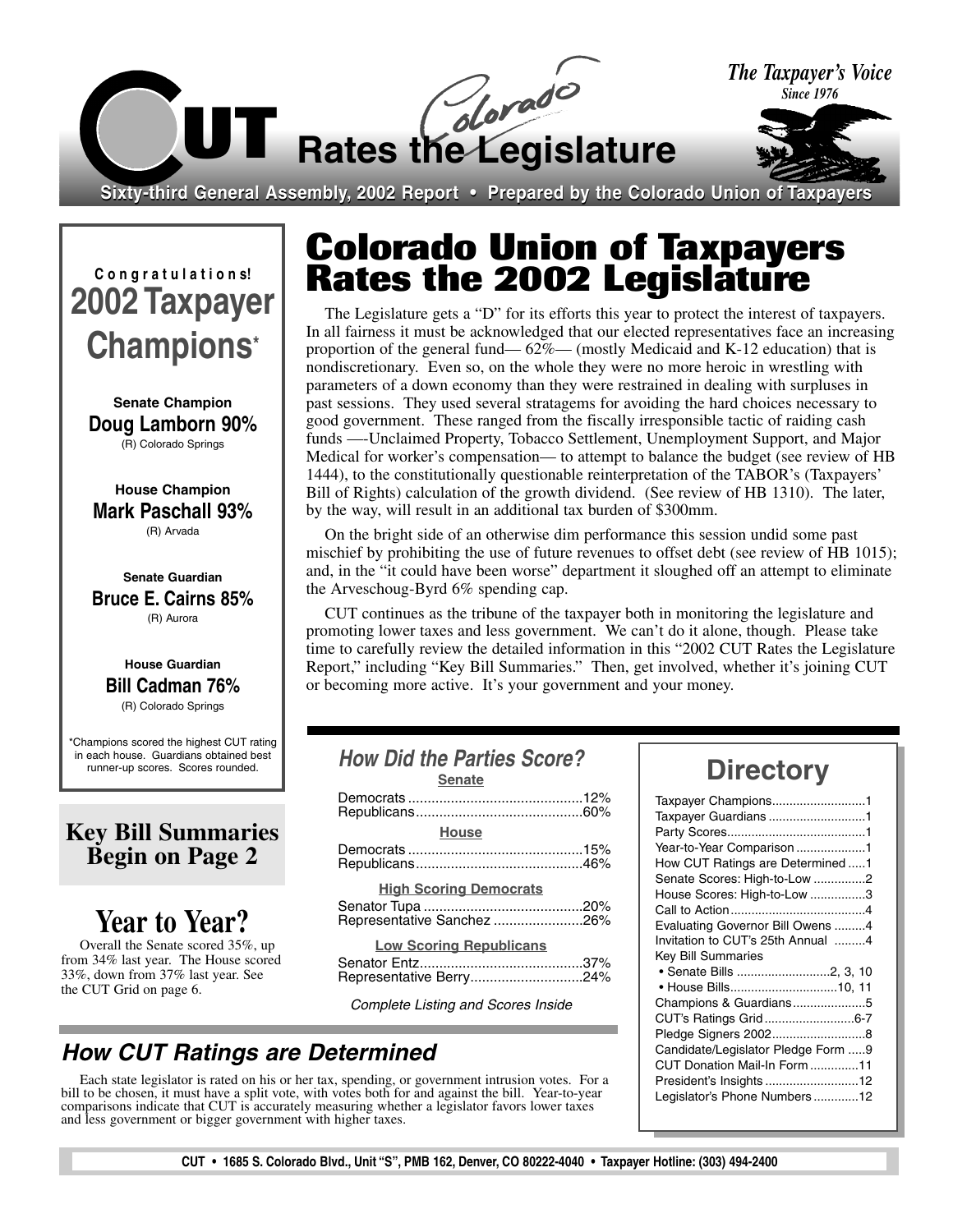

# **KEY BILL SUMMARIES**

### **SB 81 PRESCRIPTION DRUGS FOR SENIOR CITIZENS**

This bill would have embarked the state in a very complicated program of providing medical prescriptions to senior citizens. It would try to coordinate with existing Medicare and Medicaid programs. It would enter into a regional bulk buying of prescription medicines. It would monitor pharmacies, and generally become involved in determining if certain medicines should be used for medical recipients. Senate 21/13, KILLED in House Committee of Health, Environment, Welfare and Institutions 4/7. (Sen. Hagedorn, Rep. Boyd). *CUT votes NO.* This bill had all the makings of a bureaucratic nightmare.

### **SB 102 IMPACT FEES**

Authorizes local governments, including public school districts to levy impact fees. Allows impact fees as a funding source for capital construction projects for public schools. Senate 18/16. KILLED in House Committee on Local Government 8/2. (Sen. Perlmutter, Rep. Vigil) *CUT votes NO.* School district budgeting should already be sufficient to cover capital construction needs. To further tax the people beyond budgetary necessities is totally inappropriate.

### **SB 131 MANDATED INSURANCE COVERAGE FOR MENTAL DISORDERS**

This bill would have required group health insurance to provide coverage for mental disorders. Senate 18/14, KILLED in House Committee on Health, Environment, Welfare and Institutions 11/0. *CUT votes NO.* Chalk this under the heading of "unfunded mandates". Technically there is no fiscal impact...on the state, that is. But those of us who pay for medical insurance would pay for this baby if it ever became law. It would require coverage for mental disorders in group health plans. Our health care system is already a Gordian Knot of non-market driven forces that continually escalate costs. There is a difference between a heart attack and a panic attack. A consumer might want to cover

## **Senate Scores: Friend or Foe?**

Highest to Lowest - Who is representing your best interest as a taxpayer? See how Members of Colorado's Senate represented the taxpayer on CUT's 2002 Rating Scorecard:

| Score | <b>Senator</b>                             |  | <b>Pledge Party District</b> | Home |
|-------|--------------------------------------------|--|------------------------------|------|
|       |                                            |  |                              |      |
|       |                                            |  |                              |      |
|       |                                            |  |                              |      |
|       |                                            |  |                              |      |
|       |                                            |  |                              |      |
|       |                                            |  |                              |      |
|       |                                            |  |                              |      |
|       |                                            |  |                              |      |
|       |                                            |  |                              |      |
|       |                                            |  |                              |      |
|       |                                            |  |                              |      |
|       | 47.06Epps, Mary EllenR 11 Colorado Springs |  |                              |      |
|       |                                            |  |                              |      |
|       |                                            |  |                              |      |
|       |                                            |  |                              |      |
|       |                                            |  |                              |      |
|       |                                            |  |                              |      |
|       |                                            |  |                              |      |
|       |                                            |  |                              |      |
|       |                                            |  |                              |      |
|       |                                            |  |                              |      |
|       |                                            |  |                              |      |
|       |                                            |  |                              |      |
|       |                                            |  |                              |      |
|       |                                            |  |                              |      |
|       |                                            |  |                              |      |
|       |                                            |  |                              |      |
|       |                                            |  |                              |      |
|       |                                            |  |                              |      |
|       |                                            |  |                              |      |
|       |                                            |  |                              |      |
|       |                                            |  |                              |      |
|       |                                            |  |                              |      |
|       |                                            |  |                              |      |
|       |                                            |  |                              |      |

P = Taxpayer Pledge Signer

**Overall Senate Score .......... 35%**

himself against the one without also paying for coverage against the other. Let the consumer choose.

### **SB 145 REHIRING OF RETIRED TEACHERS**

This bill seeks to help with the shortage of available qualified teachers for school districts under 4,500 students. SIGNED. Senate vote 28/5. House vote 54/11. *CUT votes NO.* It is a very expensive way to hire teachers as it is

assumed the pay would be a the retirement rate. With present retirement procedures, school staff covered by PERA can retire at 55, and buy enough service credit to allow them retirement at full salary. Three times the number of teachers are retiring over a year ago, which shows the policy of allowing purchase of service credits contributes to teacher shortages in the state. This bill sanctions double dipping by the individuals involved.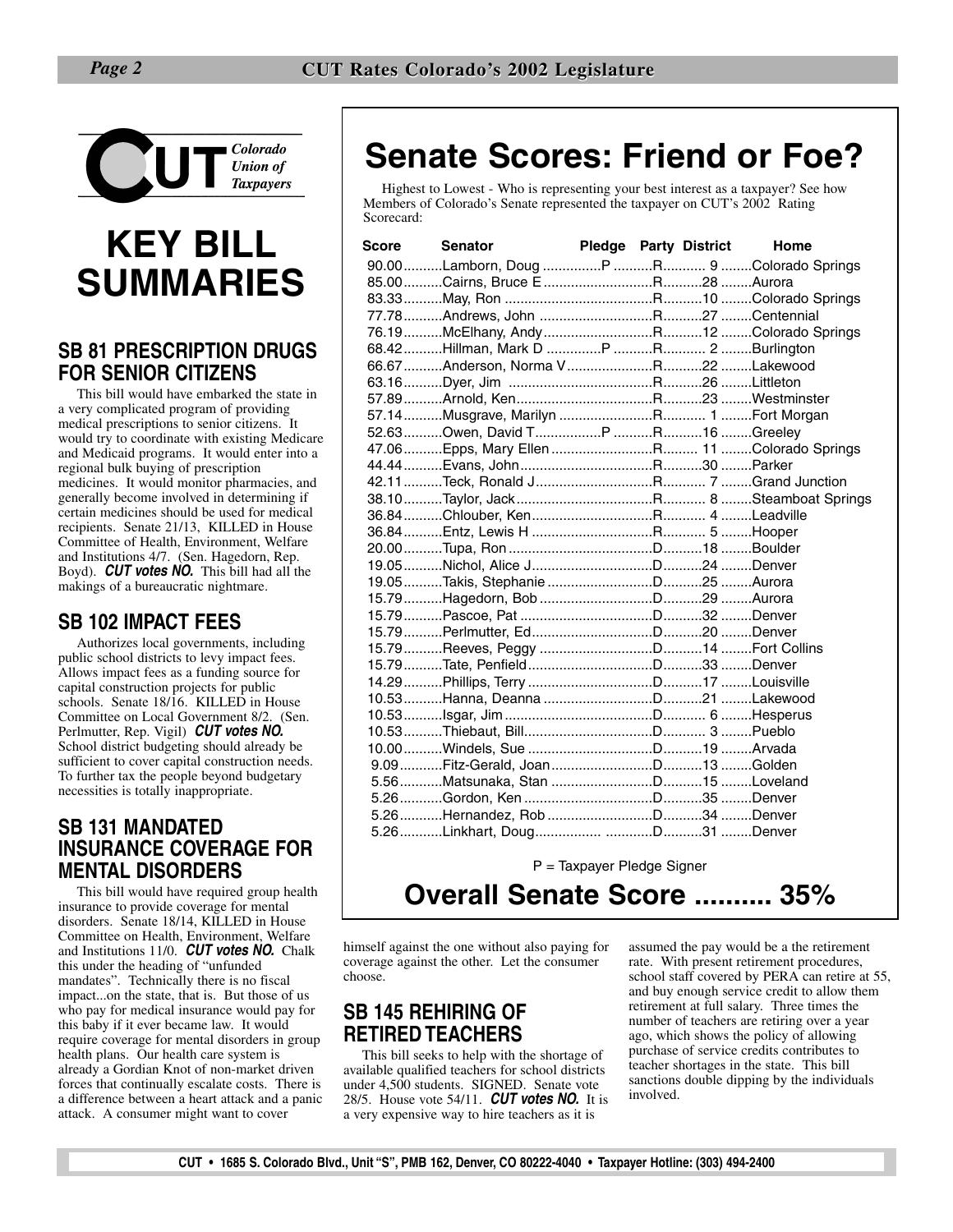### **SB 171 PAYROLL DEDUCTIONS**

This bill would have provided authority for the state personnel director to authorize payroll deductions from state employees to employee organizations (unions) at the request of the employee organization. Senate vote 19/16. KILLED in House Committee of Business Affairs and Labor, 7/4. (Sen. Thiebaut, Rep. Grossman). *CUT votes NO.* If the state employee would not wish to have a payroll deduction made for payment to the union, the union would simply go ahead and ask the personnel director to deduct whatever amount from the employee. Unbelievable. It is interesting to note that Senate sponsor Bill Thiebaut, placed absolutely last in CUT's 2001 ratings.

### **SB 180 RENEWABLE ENERGY RESOURCE STANDARD**

This bill sets requirements for energy providers to supply certain percentages of energy from renewable resources. House 44/21. Senate 22/13. (Sen. Phillips, Rep. Spradley) *CUT votes NO.* In a year of a supposedly tight budget \$173,119.00 was appropriated to implement an effort for which no ground work has been completed, no research to support the demands dictated by this monstrosity. For example by 2005 providers of electric services must generate 400 megawatts of energy from renewable resources; by 2021 twice that amount. We have legislators buying an unproven product with taxpayers dollars, demanding no accountability of themselves but ready to impose fines for failure to meet these arbitrary demands.

#### **SB 189: CREATION OF A METROPOLITAN AFFORDABLE HOUSING DISTRICT**

This bill would have created an affordable housing district with the identical boundaries of the metropolitan football stadium district. Senate 24/10; KILLED in House Local Government Committee 6/5). (Sen. Hernandez, Rep. Boyd) *CUT votes NO.* The governor-appointed board of directors for this entity would be poised to continue the stadium tax, when that tax expires, as a tax for affordable housing. The board, of course, would have to go to the voters to do so, but one could be sure if this ever becomes law that it would approach the voters when the fewest are looking. A nascent bureaucracy, a "district" formed for no better reason that it is already being taxed, a guaranteed attempt to get voter approval for continuing a tax. What's not to like...about saying "NO!!!" to this tax & spend legislation?

## **House Scores: Friend or Foe?**

Highest to Lowest - Who is representing your best interest as a taxpayer? Check out how Members of Colorado's House performed on CUT's 2002 Rating Scorecard:

| <b>Score</b> | Representative Pledge Party District                       |                            |  | Home |
|--------------|------------------------------------------------------------|----------------------------|--|------|
|              |                                                            |                            |  |      |
|              |                                                            |                            |  |      |
|              |                                                            |                            |  |      |
|              |                                                            |                            |  |      |
|              |                                                            |                            |  |      |
|              |                                                            |                            |  |      |
|              |                                                            |                            |  |      |
|              |                                                            |                            |  |      |
|              |                                                            |                            |  |      |
|              |                                                            |                            |  |      |
|              |                                                            |                            |  |      |
|              |                                                            |                            |  |      |
|              |                                                            |                            |  |      |
|              |                                                            |                            |  |      |
|              |                                                            |                            |  |      |
|              |                                                            |                            |  |      |
|              |                                                            |                            |  |      |
|              |                                                            |                            |  |      |
|              |                                                            |                            |  |      |
|              |                                                            |                            |  |      |
|              |                                                            |                            |  |      |
|              |                                                            |                            |  |      |
|              |                                                            |                            |  |      |
|              |                                                            |                            |  |      |
|              |                                                            |                            |  |      |
|              |                                                            |                            |  |      |
|              |                                                            |                            |  |      |
|              |                                                            |                            |  |      |
|              |                                                            |                            |  |      |
|              |                                                            |                            |  |      |
|              |                                                            |                            |  |      |
|              |                                                            |                            |  |      |
|              | 27.78 Larson, Mark…R…………59 Cortez                          |                            |  |      |
|              | 27.78 ……White, Al…………………………………………R……………56 ……………Winter Park |                            |  |      |
|              |                                                            |                            |  |      |
|              |                                                            |                            |  |      |
|              |                                                            |                            |  |      |
|              |                                                            |                            |  |      |
|              |                                                            |                            |  |      |
|              |                                                            |                            |  |      |
|              |                                                            |                            |  |      |
|              |                                                            |                            |  |      |
|              |                                                            |                            |  |      |
|              |                                                            |                            |  |      |
|              |                                                            |                            |  |      |
|              |                                                            |                            |  |      |
|              |                                                            |                            |  |      |
|              |                                                            |                            |  |      |
|              |                                                            |                            |  |      |
|              |                                                            |                            |  |      |
|              |                                                            |                            |  |      |
|              |                                                            |                            |  |      |
|              |                                                            |                            |  |      |
|              |                                                            |                            |  |      |
|              |                                                            |                            |  |      |
|              |                                                            |                            |  |      |
|              |                                                            |                            |  |      |
|              |                                                            |                            |  |      |
|              |                                                            |                            |  |      |
|              |                                                            |                            |  |      |
|              |                                                            |                            |  |      |
|              |                                                            | P = Taxpayer Pledge Signer |  |      |

**Overall House Score .......... 33%**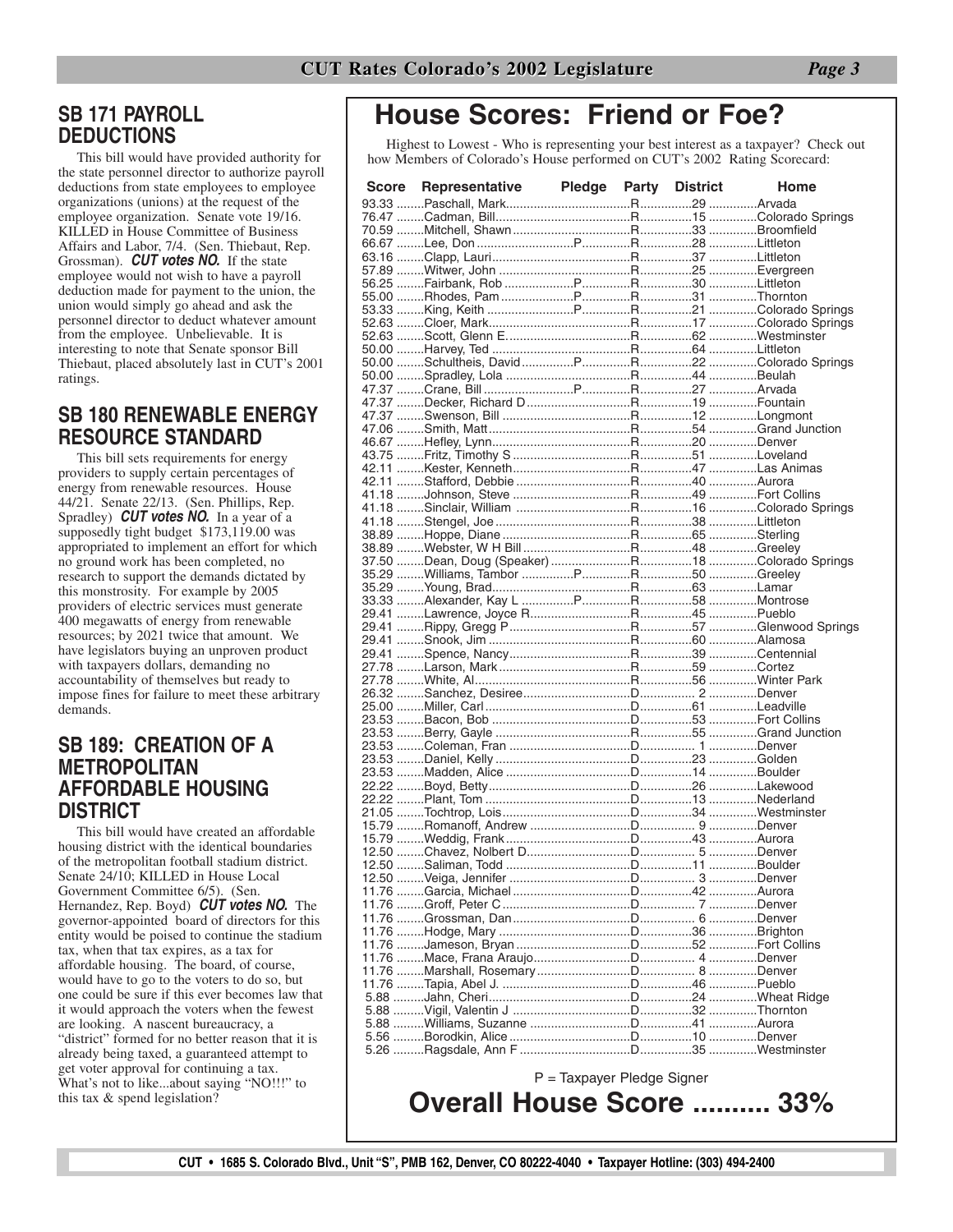### **CUT Call to Action**

## **Vote NO on Referendum A**

REFERENDUM A - Exempt District Attorneys from Term Limits

## **Vote NO on Amendment 29**

AMENDMENT 29 - Abolish the Caucus System

### **Evaluating the Governor of Colorado • Bill Owens**

### *An "A Student" in a Mediocre Class*

Colorado's Governor Bill Owens has been called the best Governor in America, and CUT agrees with that assessment. Governor Owens has supported Colorado's tax and spending limits that have kept the growth of government in line with the growth of the private economy. That permitted the state to enact more than half a billion dollars in tax cuts and tax rebates during the boom years of the 1990's.

Colorado has not had to make the draconian cuts in state spending required in other states that allowed their spending to increase at unsustainable rates in those boom years. This year, when revenues fell 13% and the legislature submitted a budget calling for spending increase in excess of 7%, it was Governor Owens who made the difficult spending cuts required to balance the state budget.

If there ever was a time when Colorado needed a fiscally conservative Governor it is this year, and Governor Owens has ably fulfilled that role. That said, a good record (alas, the best for any governor in the nation) could have been made better. CUT docks Governor Owens for his support of HB 1310—which increases the budget by over \$300mm and tampers with TABOR.

## **An Invitation: Join Us at CUT's 25th Annual Breakfast**

|                                                                                                                             | Saturday October 12, 2002 • Denver Marriott Southeast, 6363 Hampden Avenue, Denver                                 |                                     |  |  |  |
|-----------------------------------------------------------------------------------------------------------------------------|--------------------------------------------------------------------------------------------------------------------|-------------------------------------|--|--|--|
|                                                                                                                             | Registration - 8:15 a.m. Breakfast & Program 9:00 a.m. Price \$20.00<br><b>HURRY - MAKE YOUR RESERVATION TODAY</b> | Colorado                            |  |  |  |
| <b>Featured Events:</b>                                                                                                     | Deadline for registration is Monday, October 7, 2002                                                               | <b>Union of</b><br><b>Taxpayers</b> |  |  |  |
| Honoring the<br>2002 CUT Taxpayer                                                                                           | Yes, I will be attending the CUT Annual Breakfast!                                                                 |                                     |  |  |  |
| <b>Champions and Guardians</b><br>There will be _____ person(s) in my party. $\oslash$ \$20 each, the amount enclosed is \$ |                                                                                                                    |                                     |  |  |  |
| <b>Keynote Speaker:</b>                                                                                                     | No, I cannot attend, but here is \$25.00 for my 2002 CUT Contribution.<br>Here's an extra donation to CUT of \$    |                                     |  |  |  |
| <b>Lew Uhler</b><br><b>President</b>                                                                                        | Name:                                                                                                              | Phone:<br>DAY - EVENING             |  |  |  |
| <b>National Tax Limitation Committee</b>                                                                                    | Address:                                                                                                           | City/State/Zip:                     |  |  |  |

**CUT • 1685 S. Colorado Blvd., Unit "S", PMB 162, Denver, CO 80222-4040 • Taxpayer Hotline: (303) 494-2400**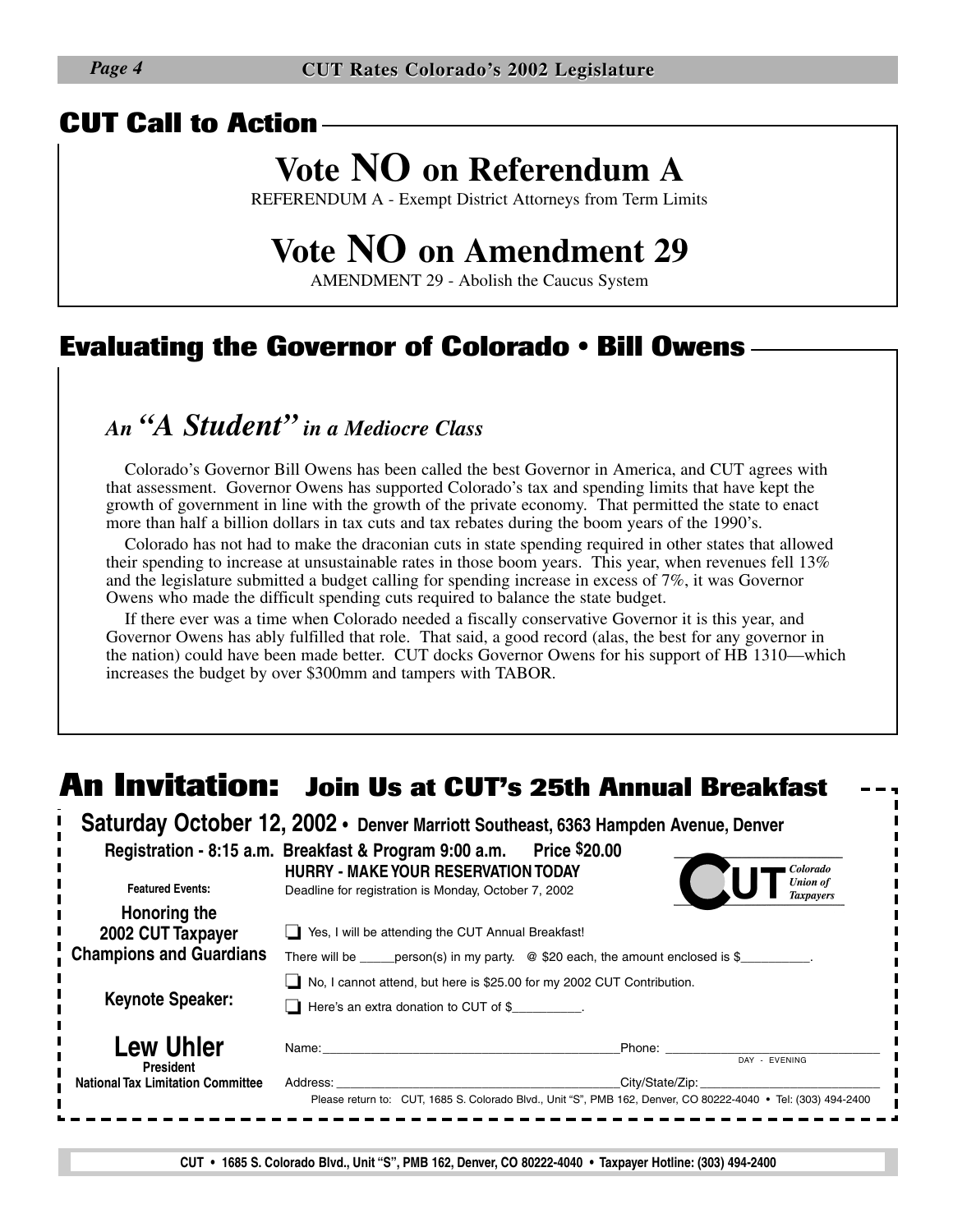

Senator Doug Lamborn 90%



## **2002 Taxpayer Champions**



Rep. Mark Paschall 93%

"Eight years ago I became a legislator, with expectations of trimming growth of government. But after eight years, the machinery of statism continues to increase at an alarming rate. Our economic freedom is inversely proportional to the money government takes as taxes and fees."

"If it weren't for TABOR and the taxpayer advocates at CUT, Coloradoans would be paying over 30 % more in taxes to state and local governments. Thank you, CUT, for your defense of taxpayers." *- Mark Paschall*



### **2002 Taxpayer Guardians**



Senator Bruce E. Cairns 85%

Champions achieved the highest score in each house. Guardians earned honorable mention for runner-up scores.

**CUT • 1685 S. Colorado Blvd., Unit "S", PMB 162, Denver, CO 80222-4040 • Taxpayer Hotline: (303) 494-2400**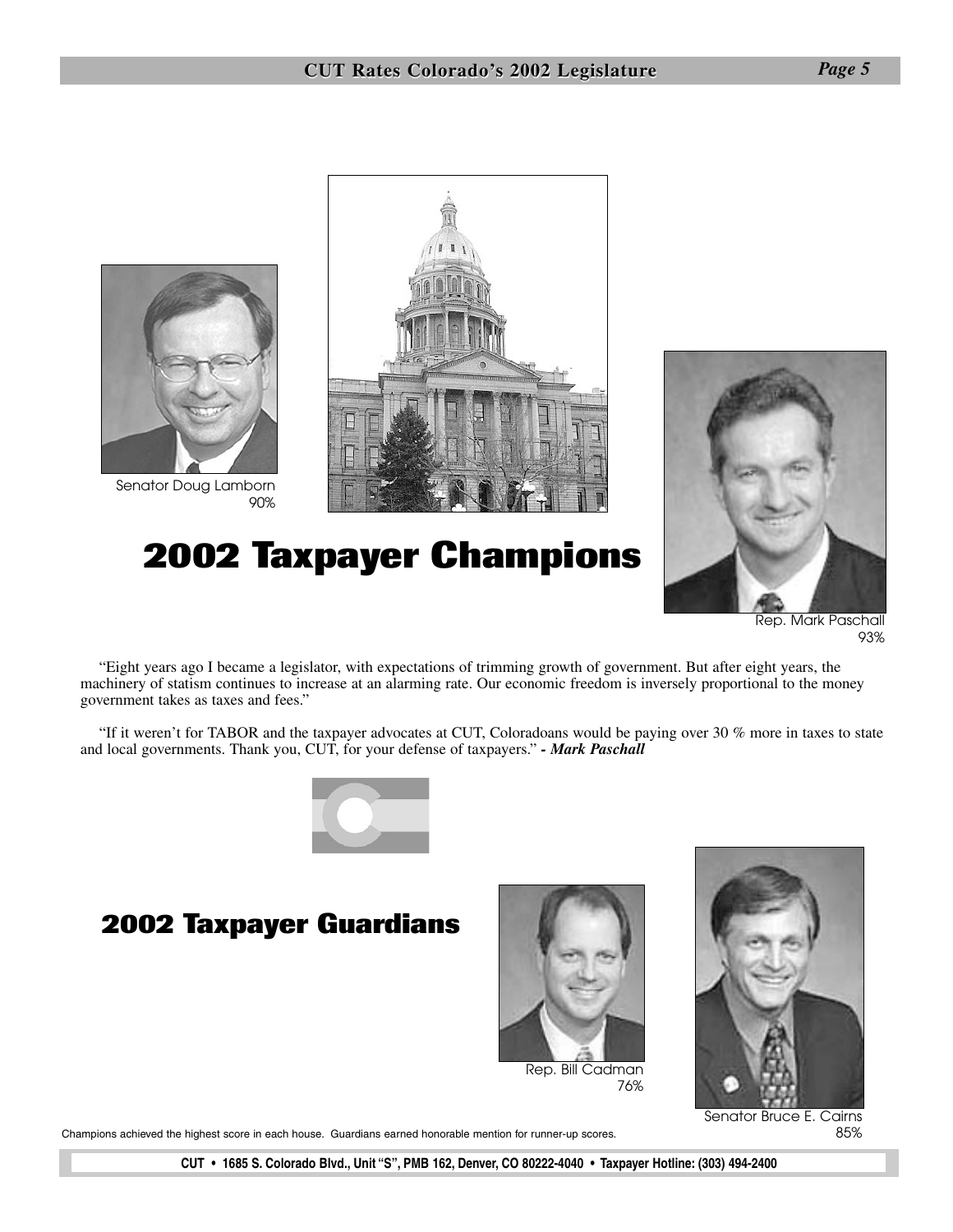$\overline{a}$ 

|                | U<br>T                                 | RATES THE COLORADO LEGISLATURE 2002 SESSION                    |           |                               |                               |                             |                  |                        |                               |                                                                 |                  |                              |                          |                              |                              |                          |                          |                          |                   |                                       |                                 |                              |                               |                    |                                  |                      |                     |
|----------------|----------------------------------------|----------------------------------------------------------------|-----------|-------------------------------|-------------------------------|-----------------------------|------------------|------------------------|-------------------------------|-----------------------------------------------------------------|------------------|------------------------------|--------------------------|------------------------------|------------------------------|--------------------------|--------------------------|--------------------------|-------------------|---------------------------------------|---------------------------------|------------------------------|-------------------------------|--------------------|----------------------------------|----------------------|---------------------|
|                |                                        | "+" Reflects a CUT Positive Vote<br>Legend:<br>Bill Number: 81 | SB        | <b>SB</b><br>102              | <b>SB</b><br>131              | <b>SB</b><br>145            | <b>SB</b><br>171 | <b>SB</b><br>180<br>NO | SB<br>189                     | "-" Indicates a Vote Against CUT philosophy<br><b>SB</b><br>195 | <b>SB</b><br>218 | <b>H<sub>R</sub></b><br>1015 | HB<br>1101               | "E" Excused<br>HB<br>1129    | <b>H<sub>R</sub></b><br>1161 | <b>HB</b><br>1276        | "A" Absent<br>HB<br>1309 | <b>HB</b><br>1310        | <b>HB</b><br>1391 | "N" Not Voted On<br><b>HR</b><br>1399 | <b>HR</b><br>1404               | <b>HR</b><br>1420            | HR HCR<br>1439 1005<br>YES NO |                    | POSITIVE<br><b>CUT</b>           | <b>VOTES</b>         | <b>CUT</b>          |
| 66.67          | <b>STATE SENATE</b><br>Anderson, Norma | CUT's Stand: NO<br>R<br>Lakewood                               |           | <b>NO</b><br>E                | NO<br>E                       | NO                          | N <sub>O</sub>   |                        | NO                            | NO                                                              | NO               | <b>YES</b>                   | NO.                      | N <sub>O</sub>               | NO.                          | N <sub>O</sub>           | <b>YES</b>               | N <sub>O</sub>           | N <sub>O</sub>    | N <sub>O</sub>                        | <b>YES</b>                      | NO                           |                               |                    | VOTES<br>12                      | CAST<br>18           | SCORE<br>66.67      |
| 77.78          | Andrews, John                          | Centennial<br>R                                                |           |                               |                               |                             |                  |                        | E                             |                                                                 |                  |                              |                          |                              |                              |                          |                          |                          |                   |                                       |                                 |                              |                               |                    | 14                               | 18                   | 77.78               |
| 57.89<br>85.00 | Arnold, Ken<br>Cairns, Bruce E         | R<br>Westminster<br>$\overline{R}$<br>Aurora                   |           |                               |                               |                             |                  |                        |                               |                                                                 |                  |                              |                          |                              |                              |                          |                          |                          |                   |                                       |                                 |                              |                               |                    | 11<br>17                         | 19<br>20             | 57.89<br>85.00      |
| 36.84          | Chlouber, Ken                          | $\mathsf R$<br>Leadville                                       |           |                               |                               |                             |                  |                        |                               |                                                                 |                  |                              |                          |                              |                              |                          |                          |                          |                   |                                       |                                 |                              |                               |                    | $\overline{7}$                   | 19                   | 36.84               |
| 63.16<br>36.84 | Dyer, Jim<br>Entz, Lewis H             | R<br>Littleton<br>R<br>Hooper                                  |           |                               |                               |                             |                  |                        |                               |                                                                 |                  |                              |                          |                              |                              |                          |                          |                          |                   |                                       |                                 |                              |                               |                    | 12<br>$\overline{7}$             | 19<br>19             | 63.16<br>36.84      |
| 47.06          | Epps, Mary Ellen                       | R<br>Colorado Springs                                          | Е         |                               |                               |                             |                  |                        |                               |                                                                 |                  |                              |                          |                              |                              |                          |                          |                          |                   |                                       |                                 |                              |                               |                    | 8                                | 17                   | 47.06               |
| 44.44<br>9.09  | Evans, John<br>Fitz-Gerald, Joan       | R<br>Parker<br>D<br>Golden                                     |           |                               | Е                             |                             |                  |                        |                               |                                                                 |                  |                              |                          |                              |                              |                          |                          |                          |                   |                                       | Ε                               |                              |                               |                    | 8<br>$\overline{c}$              | 18<br>22             | 44.44<br>9.09       |
| 5.26           | Gordon, Ken                            | D<br>Denver                                                    |           |                               |                               |                             |                  |                        |                               |                                                                 |                  |                              |                          |                              |                              |                          |                          |                          |                   |                                       |                                 |                              |                               |                    | 1                                | 19                   | 5.26                |
| 15.79<br>10.53 | Hagedorn, Bob<br>Hanna, Deanna         | D<br>Aurora<br>D<br>Lakewood                                   |           |                               |                               |                             |                  |                        |                               |                                                                 |                  |                              |                          |                              |                              |                          |                          |                          |                   |                                       |                                 |                              |                               |                    | $\mathbf{3}$<br>$\overline{c}$   | 19<br>19             | 15.79<br>10.53      |
| 5.26           | Hernandez, Rob                         | D<br>Denver                                                    |           |                               |                               |                             |                  |                        |                               |                                                                 |                  |                              |                          |                              |                              |                          |                          |                          |                   |                                       |                                 |                              |                               |                    | 1                                | 19                   | 5.26                |
| 68.42<br>10.53 | Hillman, Mark D<br>Isgar, Jim          | R<br>Burlington<br>D<br>Hesperus                               |           |                               |                               |                             |                  |                        |                               |                                                                 |                  |                              |                          |                              |                              |                          |                          |                          |                   |                                       |                                 |                              |                               |                    | 13<br>$\overline{c}$             | 19<br>19             | 68.42<br>10.53      |
| 90.00          | Lamborn, Doug                          | R<br>Colorado Springs                                          |           |                               |                               |                             |                  |                        |                               |                                                                 |                  |                              |                          |                              |                              |                          |                          |                          |                   |                                       |                                 |                              |                               |                    | 18                               | 20                   | 90.00               |
| 5.26<br>5.56   | Linkhart, Doug<br>Matsunaka, Stan      | D<br>Denver<br>D<br>Loveland                                   |           |                               |                               |                             |                  |                        |                               |                                                                 |                  |                              |                          |                              |                              |                          |                          |                          |                   |                                       |                                 |                              |                               |                    | $\mathbf{1}$<br>-1               | 19<br>18             | 5.26<br>5.56        |
| 83.33          | May, Ron                               | R<br>Colorado Springs                                          |           |                               |                               |                             |                  |                        |                               |                                                                 |                  |                              |                          |                              | Е                            |                          |                          |                          |                   |                                       |                                 |                              |                               |                    | 15                               | 18                   | 83.33               |
| 76.19<br>57.14 | McElhany, Andy<br>Musgrave, Marilyn    | Colorado Springs<br>R<br>Fort Morgan<br>R                      |           |                               |                               |                             |                  |                        |                               |                                                                 |                  |                              | E                        |                              |                              |                          |                          |                          |                   |                                       |                                 |                              |                               |                    | 16<br>8                          | 21<br>14             | 76.19<br>57.14      |
| 19.05          | Nichol, Alice J                        | D<br>Denver                                                    |           |                               |                               |                             |                  |                        |                               |                                                                 |                  |                              |                          |                              |                              |                          |                          |                          |                   |                                       |                                 |                              |                               |                    | $\overline{4}$                   | 21                   | 19.05               |
| 52.63<br>15.79 | Owen, David T<br>Pascoe, Pat           | R<br>Greeley<br>D<br>Denver                                    |           |                               |                               |                             |                  |                        |                               |                                                                 |                  |                              |                          |                              |                              |                          |                          |                          |                   |                                       |                                 |                              |                               |                    | 10<br>$\mathbf{3}$               | 19<br>19             | 52.63<br>15.79      |
| 15.79          | Perlmutter, Ed                         | D<br>Denver                                                    |           |                               |                               |                             |                  |                        |                               |                                                                 |                  |                              |                          |                              |                              |                          |                          |                          |                   |                                       |                                 |                              |                               |                    | 3                                | 19                   | 15.79               |
| 14.29<br>15.79 | Phillips, Terry                        | D<br>Louisville<br>D<br><b>Fort Collins</b>                    |           |                               |                               |                             |                  |                        |                               |                                                                 |                  |                              |                          |                              |                              |                          |                          |                          |                   |                                       |                                 |                              |                               |                    | 3<br>3                           | 21<br>19             | 14.29<br>15.79      |
| 19.05          | Reeves, Peggy<br>Takis, Stephanie      | D<br>Aurora                                                    |           |                               |                               |                             |                  |                        |                               |                                                                 |                  |                              |                          |                              |                              |                          |                          |                          |                   |                                       |                                 |                              |                               |                    | 4                                | 21                   | 19.05               |
| 15.79<br>38.10 | Tate, Penfield<br>Taylor, Jack         | D<br>Denver<br>$\mathsf R$<br><b>Steamboat Springs</b>         |           |                               |                               |                             |                  |                        |                               |                                                                 |                  |                              |                          |                              |                              |                          |                          |                          |                   |                                       |                                 |                              |                               |                    | 3<br>8                           | 19<br>21             | 15.79<br>38.10      |
| 42.11          | Teck, Ronald J                         | $\overline{R}$<br>Grand Junction                               |           |                               |                               |                             |                  |                        |                               |                                                                 |                  |                              |                          |                              |                              |                          |                          |                          |                   |                                       |                                 |                              |                               |                    | $\mathbf{8}$                     | 19                   | 42.11               |
| 10.53          | Thiebaut, Bill                         | D<br>Pueblo<br>D                                               |           |                               |                               |                             |                  |                        |                               |                                                                 |                  |                              |                          |                              |                              |                          |                          |                          |                   |                                       |                                 |                              |                               |                    | $\overline{c}$                   | 19                   | 10.53               |
| 20.00<br>10.00 | Tupa, Ron<br>Windels, Sue              | Boulder<br>D<br>Arvada                                         |           |                               |                               |                             |                  |                        |                               |                                                                 |                  |                              |                          |                              |                              |                          |                          |                          |                   |                                       |                                 |                              |                               |                    | $\overline{4}$<br>$\overline{c}$ | 20<br>20             | 20.00<br>10.00      |
|                |                                        |                                                                |           |                               |                               |                             |                  |                        |                               |                                                                 |                  |                              |                          |                              |                              |                          |                          |                          |                   |                                       |                                 |                              |                               |                    |                                  |                      |                     |
| 35.22          | Total Senate . CUT 2002 Ratings        |                                                                | 13        | 16                            | 14                            | $\mathbf 5$                 | 16               | 13                     | 10                            | 11                                                              | 8                | 35                           | 12                       | 10                           | $\overline{7}$               | $\boldsymbol{2}$         | 3                        | 6                        | 13                | $\overline{1}$                        | 23                              | 8                            | 3                             | $\overline{7}$     | 236                              | 670                  | 35.22               |
| 25.00          | Governor Owens                         | $\mathsf R$<br>Aurora                                          |           |                               |                               | ٠                           |                  |                        |                               |                                                                 | ٠                | $\ddot{}$                    | $\overline{\phantom{a}}$ | ٠                            | $\overline{\phantom{a}}$     | $\overline{\phantom{a}}$ |                          | $\overline{\phantom{a}}$ |                   | $\overline{\phantom{a}}$              | $\ddot{}$                       | $\ddot{}$                    |                               |                    | $\sqrt{3}$                       | 12                   | 25.00               |
|                | <b>STATE REPRESENTATIVES</b>           | Bill Number: 81<br>CUT's Stand: NO                             | <b>SB</b> | <b>SB</b><br>$\frac{102}{NO}$ | <b>SB</b><br>$\frac{131}{NQ}$ | SB<br>145<br>N <sub>O</sub> | SB<br>171<br>NO  | SB<br>$\frac{180}{NO}$ | <b>SB</b><br>$\frac{189}{NQ}$ | SB<br>195<br>NO                                                 | SB<br>218<br>NO  | HB<br>1015<br><b>YES</b>     | HB<br>1101               | HB<br>1129<br>N <sub>O</sub> | HB<br>1161                   | <b>HB</b><br>1276        | HB<br>1309<br>YFS        | HB<br>1310               | <b>HB</b><br>1391 | HR<br>1399                            | <b>HR</b><br>1404<br><b>YES</b> | HR<br>1420<br>N <sub>O</sub> | HR<br>1439<br><b>YFS</b>      | <b>HCR</b><br>1005 | <b>POSITIVE</b><br><b>CUT</b>    | <b>VOTES</b><br>CAST | <b>CUT</b><br>SCORE |
| 33.33          | Alexander, Kay L                       | Montrose<br>R                                                  |           |                               |                               |                             |                  |                        |                               |                                                                 | Ε                |                              | NO.                      |                              | NO.                          | NO.                      |                          | NO.                      | NO.               | NO.                                   |                                 |                              |                               | NO.                | VOTES<br>5                       | 15                   | 33.33               |
| 23.53          | Bacon, Bob                             | D<br><b>Fort Collins</b>                                       |           |                               |                               |                             |                  |                        |                               |                                                                 |                  |                              |                          |                              |                              |                          |                          |                          |                   |                                       |                                 |                              |                               |                    |                                  | 17                   | 23.53               |
| 23.53<br>5.56  | Berry, Gayle<br>Borodkin, Alice        | R<br>Grand Junction<br>D<br>Denver                             |           |                               |                               |                             |                  |                        |                               |                                                                 |                  |                              |                          |                              |                              |                          |                          |                          |                   |                                       |                                 |                              |                               |                    | $\overline{4}$<br>1              | 17<br>18             | 23.53<br>5.56       |
| 22.22          | Boyd, Betty                            | D<br>Lakewood                                                  |           |                               |                               |                             |                  |                        |                               |                                                                 |                  |                              |                          |                              |                              |                          |                          |                          |                   |                                       |                                 |                              |                               |                    | $\overline{4}$                   | 18                   | 22.22               |
| 76.47<br>12.50 | Cadman, Bill<br>Chavez, Nolbert D      | R<br>Colorado Springs<br>D<br>Denver                           |           |                               |                               |                             |                  |                        |                               |                                                                 |                  |                              |                          |                              |                              | Ε                        |                          |                          |                   |                                       |                                 |                              |                               |                    | 13<br>$\overline{\mathbf{c}}$    | 17<br>16             | 76.47<br>12.50      |
| 63.16          | Clapp, Lauri                           | R<br>Littleton                                                 |           |                               |                               |                             |                  |                        |                               |                                                                 |                  |                              |                          |                              |                              |                          |                          |                          |                   |                                       |                                 |                              |                               |                    | 12                               | 19                   | 63.16               |
| 52.63<br>23.53 | Cloer, Mark<br>Coleman, Fran           | R<br>Colorado Springs<br>D<br>Denver                           |           |                               |                               |                             |                  |                        |                               |                                                                 |                  |                              |                          |                              |                              |                          |                          |                          |                   |                                       |                                 |                              |                               |                    | 10<br>$\overline{4}$             | 19<br>17             | 52.63<br>23.53      |
| 47.37          | Crane, Bill                            | $\overline{R}$<br>Arvada                                       |           |                               |                               |                             |                  |                        |                               |                                                                 |                  |                              |                          |                              |                              |                          |                          |                          |                   |                                       |                                 |                              |                               |                    | $\mathbf{g}$                     | 19                   | 47.37               |
| 23.53<br>37.50 | Daniel, Kelly<br>Dean, Doug            | Golden<br>D<br>R<br>Colorado Springs                           |           |                               |                               |                             |                  |                        |                               |                                                                 |                  |                              |                          |                              |                              |                          |                          |                          |                   |                                       |                                 |                              |                               |                    | $\overline{4}$<br>6              | 17<br>16             | 23.53<br>37.50      |
| 47.37          | Decker, Richard D                      | R<br>Fountain                                                  |           |                               |                               |                             |                  |                        |                               |                                                                 |                  |                              |                          |                              |                              |                          |                          |                          |                   |                                       |                                 |                              |                               |                    | 9                                | 19                   | 47.37               |
| 56.25<br>43.75 | Fairbank, Rob<br>Fritz, Timothy S      | $\mathsf R$<br>Littleton<br>R<br>Loveland                      |           |                               |                               |                             |                  |                        |                               |                                                                 |                  |                              |                          |                              |                              | Ε                        |                          |                          |                   |                                       |                                 |                              |                               |                    | 9<br>$\overline{7}$              | 16<br>16             | 56.25<br>43.75      |
| 11.76          | Garcia, Michael                        | D<br>Aurora                                                    |           |                               |                               |                             |                  |                        |                               |                                                                 |                  |                              |                          |                              |                              |                          |                          |                          |                   |                                       |                                 |                              |                               |                    | $\overline{c}$                   | 17                   | 11.76               |
| 11.76<br>11.76 | Groff, Peter C<br>Grossman, Dan        | D<br>Denver<br>D<br>Denver                                     |           |                               |                               |                             |                  |                        |                               |                                                                 |                  |                              |                          |                              |                              |                          |                          |                          |                   |                                       |                                 |                              |                               |                    | $\overline{c}$<br>$\sqrt{2}$     | 17<br>17             | 11.76<br>11.76      |
| 50.00          | Harvey, Ted                            | R<br>Littleton                                                 |           |                               |                               |                             |                  |                        |                               |                                                                 |                  |                              |                          |                              |                              |                          |                          |                          |                   |                                       |                                 |                              |                               |                    | 9                                | 18                   | 50.00               |
| 46.67<br>11.76 | Hefley, Lynn<br>Hodge, Mary            | R<br>Denver<br>D<br>Brighton                                   |           |                               |                               |                             |                  |                        |                               |                                                                 |                  |                              |                          |                              |                              |                          |                          |                          |                   |                                       |                                 | E                            |                               |                    | $\overline{7}$<br>$\overline{2}$ | 15<br>17             | 46.67<br>11.76      |
| 38.89          | Hoppe, Diane                           | R<br>Sterling                                                  |           |                               |                               |                             |                  |                        |                               |                                                                 |                  |                              |                          |                              |                              |                          |                          |                          |                   |                                       |                                 |                              |                               |                    |                                  | 18                   | 38.89               |
| 5.88           | Jahn, Chen                             | D<br>Wheat Ridge<br>D                                          |           |                               |                               |                             |                  |                        |                               |                                                                 |                  |                              |                          |                              |                              |                          |                          |                          |                   |                                       |                                 |                              |                               |                    | $\overline{\phantom{a}}$         | 17                   | 5.88<br>11.76       |
| 11.76<br>41.18 | Jameson, Bryan<br>Johnson, Steve       | Fort Collins<br>R<br>Fort Collins                              |           |                               |                               |                             |                  |                        |                               |                                                                 |                  |                              |                          |                              |                              |                          |                          |                          |                   |                                       |                                 |                              |                               |                    | $\overline{7}$                   | 17                   | 41.18               |
| 42.11          | Kester, Kenneth                        | R<br>Las Animas                                                |           |                               |                               |                             |                  |                        |                               |                                                                 |                  |                              |                          |                              |                              |                          |                          |                          |                   |                                       |                                 |                              |                               | E                  | 8                                | 19                   | 42.11               |
| 53.33<br>27.78 | King, Keith<br>Larson, Mark            | R<br>Colorado Springs<br>R<br>Cortez                           |           |                               |                               |                             |                  |                        |                               | E                                                               | E                |                              |                          |                              |                              |                          |                          |                          |                   |                                       |                                 |                              |                               |                    | 8<br>5                           | 15<br>18             | 53.33<br>27.78      |
| 29.41          | Lawrence, Joyce R                      | R<br>Pueblo<br>Littleton                                       |           |                               |                               |                             |                  |                        |                               |                                                                 | F                |                              |                          |                              |                              |                          |                          |                          |                   |                                       |                                 | E                            |                               |                    | 5                                | 17                   | 29.41               |
| 66.67<br>11.76 | Lee, Don<br>Mace, Frana Araujo         | R<br>D<br>Denver                                               |           |                               |                               | ÷                           |                  |                        |                               |                                                                 | F                |                              |                          |                              |                              |                          |                          |                          |                   |                                       |                                 | F                            |                               |                    | 10<br>$\overline{c}$             | 15<br>17             | 66.67<br>11.76      |
| 23.53          | Madden, Alice<br>Marshall, Rosemary    | D<br>Boulder                                                   |           |                               |                               |                             |                  |                        |                               |                                                                 |                  |                              |                          |                              |                              |                          |                          |                          |                   |                                       |                                 |                              |                               |                    | $\overline{4}$                   | 17                   | 23.53               |
| 11.76<br>25.00 | Miller, Carl                           | D<br>Denver<br>D<br>Leadville                                  |           |                               |                               |                             |                  |                        |                               |                                                                 |                  |                              |                          |                              |                              |                          | Ε                        |                          |                   |                                       |                                 |                              |                               |                    | $\sqrt{2}$<br>$\overline{4}$     | 17<br>16             | 11.76<br>25.00      |
| 70.59          | Mitchell, Shawn                        | R<br>Broomfield                                                |           |                               |                               | ÷                           |                  |                        |                               |                                                                 |                  |                              |                          | F                            |                              |                          | F                        |                          |                   |                                       |                                 |                              |                               |                    | 12                               | 17                   | 70.59               |
| 93.33<br>22.22 | Paschall, Mark<br>Plant, Tom           | Arvada<br>R<br>D<br>Nederland                                  |           |                               |                               | ÷                           |                  |                        |                               |                                                                 |                  |                              |                          |                              |                              |                          |                          |                          |                   |                                       | E                               |                              |                               | F                  | 14<br>$\overline{4}$             | 15<br>18             | 93.33<br>22.22      |
| 5.26           | Ragsdale, Ann F                        | D<br>Westminster                                               |           |                               |                               |                             |                  |                        |                               |                                                                 |                  |                              |                          |                              |                              |                          |                          |                          |                   |                                       |                                 |                              |                               |                    | $\overline{1}$                   | 19                   | 5.26                |
| 55.00<br>29.41 | Rhodes, Pam<br>Rippy, Gregg P          | R<br>Thornton<br><b>Glenwood Springs</b><br>R                  |           |                               |                               |                             |                  |                        |                               |                                                                 |                  |                              |                          |                              |                              |                          |                          |                          |                   |                                       |                                 |                              |                               |                    | 11<br>5                          | 20<br>17             | 55.00<br>29.41      |
| 15.79          | Romanoff, Andrew                       | D<br>Denver                                                    |           |                               |                               |                             |                  |                        |                               |                                                                 |                  |                              |                          |                              |                              |                          |                          |                          |                   |                                       |                                 |                              |                               |                    | 3                                | 19                   | 15.79               |
| 12.50<br>26.32 | Saliman, Todd<br>Sanchez, Desiree      | D<br>Boulder<br>D<br>Denver                                    |           |                               |                               |                             |                  |                        |                               |                                                                 |                  |                              |                          |                              |                              |                          |                          |                          |                   |                                       |                                 | E                            |                               |                    | $\overline{c}$<br>5              | 16<br>19             | 12.50<br>26.32      |
| 50.00          | Schultheis, David                      | R<br>Colorado Springs                                          |           |                               |                               |                             |                  |                        |                               |                                                                 |                  |                              |                          |                              |                              |                          |                          |                          |                   |                                       |                                 |                              |                               |                    | $\mathfrak{g}$                   | 18                   | 50.00               |
| 52.63<br>41.18 | Scott, Glenn E.<br>Sinclair, William   | R<br>Westminster<br>R<br>Colorado Springs                      |           |                               |                               | ł                           |                  |                        |                               |                                                                 |                  |                              |                          |                              |                              |                          |                          |                          |                   |                                       |                                 |                              |                               |                    | 10<br>$\overline{7}$             | 19<br>17             | 52.63<br>41.18      |
| 47.06          | Smith, Matt                            | R<br>Grand Junction                                            |           |                               |                               |                             |                  |                        |                               |                                                                 |                  |                              |                          |                              |                              |                          |                          |                          |                   |                                       |                                 |                              |                               |                    | 8                                | 17                   | 47.06               |
| 29.41<br>29.41 | Snook, Jim<br>Spence, Nancy            | R<br>Alamosa<br>Centennial<br>R                                |           |                               |                               |                             |                  |                        |                               |                                                                 |                  |                              |                          |                              |                              |                          |                          |                          |                   |                                       |                                 |                              |                               |                    | 5<br>5                           | 17<br>17             | 29.41<br>29.41      |
| 50.00          | Spradley, Lola                         | R<br>Beulah                                                    |           |                               |                               |                             |                  |                        |                               |                                                                 |                  |                              |                          |                              |                              |                          |                          |                          |                   |                                       |                                 |                              |                               |                    | 8                                | 16                   | 50.00               |
| 42.11<br>41.18 | Stafford, Debbie<br>Stengel, Joe       | R<br>Aurora<br>R<br>Littleton                                  |           |                               |                               |                             |                  |                        |                               |                                                                 |                  |                              |                          |                              |                              |                          |                          |                          |                   |                                       |                                 |                              |                               |                    | $\bf 8$<br>$\overline{7}$        | 19<br>17             | 42.11<br>41.18      |
|                | Swenson, Bill                          | R<br>Longmont                                                  |           |                               |                               |                             |                  |                        |                               |                                                                 |                  |                              |                          |                              |                              |                          |                          |                          |                   |                                       |                                 |                              |                               |                    | 9                                | 19                   | 47.37               |
| 47.37          | Tapia, Abel J.                         | D<br>Pueblo<br>D<br>Westminster                                |           |                               |                               |                             |                  |                        |                               |                                                                 |                  |                              |                          |                              |                              |                          |                          |                          |                   |                                       |                                 |                              |                               |                    | $\overline{c}$<br>4              | 17<br>19             | 11.76<br>21.05      |
| 11.76          |                                        |                                                                |           | ÷                             |                               |                             |                  |                        |                               |                                                                 | F                |                              |                          |                              | E                            |                          |                          | E                        |                   |                                       |                                 |                              |                               |                    | $\overline{c}$                   | 16                   | 12.50               |
| 21.05<br>12.50 | Tochtrop, Lois<br>Veiga, Jennifer      | D<br>Denver                                                    |           |                               |                               |                             |                  |                        |                               |                                                                 |                  |                              |                          |                              |                              |                          |                          |                          |                   |                                       |                                 |                              |                               |                    |                                  |                      | 5.88                |
| 5.88           | Vigil, Valentin J                      | D<br>Thornton                                                  |           |                               |                               |                             |                  |                        |                               |                                                                 |                  |                              |                          |                              |                              |                          |                          |                          |                   |                                       |                                 |                              |                               |                    | $\mathbf{1}$                     | 17                   |                     |
| 38.89<br>15.79 | Webster, W H Bill<br>Weddig, Frank     | R<br>Greeley<br>D<br>Aurora                                    |           | Ε<br>÷                        |                               |                             |                  |                        |                               |                                                                 |                  |                              |                          |                              |                              |                          |                          |                          |                   |                                       |                                 |                              |                               |                    | $\overline{7}$<br>3              | 18<br>19             | 38.89<br>15.79      |
| 27.78          | White, Al                              | R<br><b>Winter Park</b>                                        |           |                               |                               |                             |                  |                        |                               |                                                                 |                  |                              |                          |                              |                              |                          |                          |                          |                   |                                       |                                 |                              |                               |                    | 5                                | 18                   | 27.78               |
| 5.88<br>35.29  | Williams, Suzanne<br>Williams, Tambor  | D<br>Aurora<br>R<br>Greeley                                    |           |                               |                               |                             |                  |                        |                               |                                                                 |                  |                              |                          |                              |                              |                          |                          |                          |                   |                                       |                                 | E                            |                               |                    | 1<br>6                           | 17<br>17             | 5.88<br>35.29       |
| 57.89<br>35.29 | Witwer, John<br>Young, Brad            | R<br>Evergreen<br>R<br>Lamar                                   | ÷         |                               |                               |                             |                  |                        |                               |                                                                 |                  |                              |                          |                              |                              |                          |                          |                          |                   |                                       |                                 |                              |                               |                    | 11<br>$\boldsymbol{6}$           | 19<br>17             | 57.89<br>35.29      |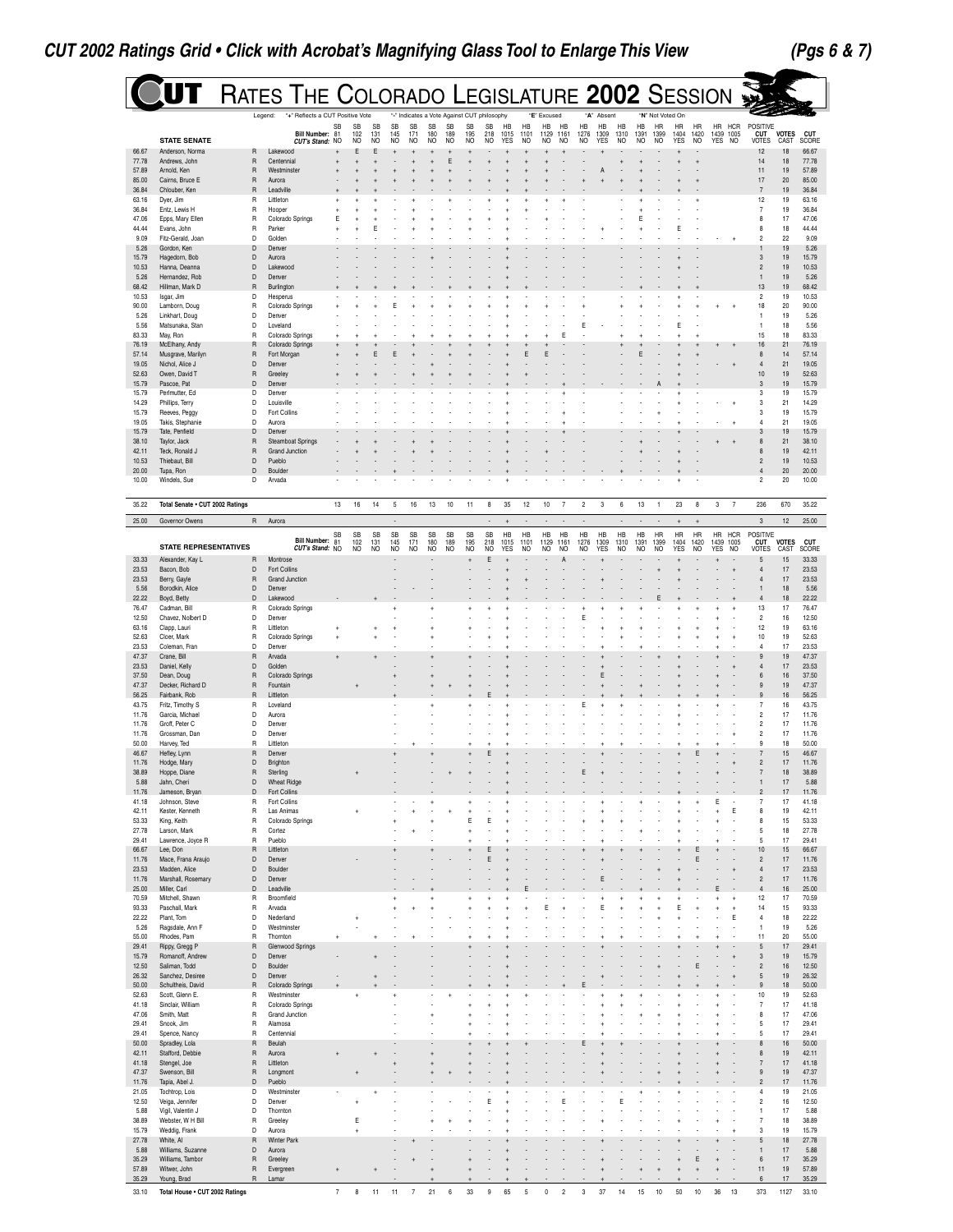

# Colorado Union of Taxpayers' Signers of the 2002 Candidate/Legislator Pledge

| David Aitken Secretary of State Libertarian 6/19/02 |  |  |
|-----------------------------------------------------|--|--|
| Kay Alexander SD-6 Republican 7/7/02                |  |  |
| Marti Allbright Attorney General Republican 7/10/02 |  |  |
| W. Earl Allen HD-33 Libertarian 6/30/02             |  |  |
|                                                     |  |  |
|                                                     |  |  |
| Bob Beauprez CD-7 Republican 7/11/02                |  |  |
| Shari BjorklundHD-55 Republican 2/13/02             |  |  |
| Dave Borstel HD-32 Republican 7/9/02                |  |  |
| Greg Brophy HD-63 Republican 7/10/02                |  |  |
| Tim Brown HD-45 Republican 7/9/02                   |  |  |
| Mike Coffman State Treasurer Republican 7/10/02     |  |  |
| Bill CraneHD-27 Republican4/9/02                    |  |  |
| Dave Dunnell HD 30 Republican 7/26/02               |  |  |
| Rob Fairbank HD-22 Republican 4/9/02                |  |  |
| R. Mike Faris HD-7 Republican 7/21/02               |  |  |
| Steve F. Gresh  HD-20 Libertarian 3/27/02           |  |  |
| Lawrence Hamilton HD-45 Libertarian 6/19/02         |  |  |
| Desiree Hickson Lt. Governor Libertarian 6/23/02    |  |  |
| Mark Hillman SD-1 Republican 7/15/02                |  |  |
| Mel Hilgenberg Bd. of Education Republican 7/30/02  |  |  |
| Mark Holden HD-38 Libertarian 6/17/02               |  |  |
| David Hustvedt HD-13 Republican 7/14/02             |  |  |
| William Jambura HD-16 Republican 2/13/02            |  |  |
| Steve Jensen SD-20 Republican 4/30/02               |  |  |
| Karen Kataline HD-2 Republican 7/8/02               |  |  |
| Keith KingHD-21 Republican 7/31/02                  |  |  |
| Abba Krieger HD 61 Natural Law 7/30/02              |  |  |
| Howard Lambert HD-13 Libertarian 6/26/02            |  |  |
| Doug LambornSD-9 Republican7/20/02                  |  |  |
|                                                     |  |  |
| Kevin Lundberg HD-49 Republican 2/2/02              |  |  |
| Scott McKay HD-26 Republican 4/9/02                 |  |  |
| Ben Mahrle SD-15 Republican 1/28/02                 |  |  |
| Derk Maniscalco HD-29 Republican 7/10/02            |  |  |
| George "Bud" Martin U.S. HD-7 Libertarian 6/14/02   |  |  |
|                                                     |  |  |
| Rick O'Donnell CD-7 Republican 7/11/02              |  |  |
| Norm Olsen U.S. HD-2 Libertarian 6/22/02            |  |  |
| Dave Owen SD-13 Republican 7/7/02                   |  |  |
| Jim Parker HD-36 Republican 7/30/02                 |  |  |
| Pam Rhodes HD-31 Republican 7/10/02                 |  |  |
| David Schultheish HD-14 Republican 7/5/02           |  |  |
| J. Brent Shroyer U.S. HD-3 Libertarian 6/20/02      |  |  |
| Dwayne Smilanich HD-1 Libertarian 7/3/02            |  |  |
| Ralph Snelvar Governor Libertarian 7/30/02          |  |  |
| Richard Stanley U.S. Senate Libertarian 6/14/02     |  |  |
| Al Thomas HD-2 Republican 7/13/02                   |  |  |
| Tambor Williams HD-50 Republican 7/7/02             |  |  |
|                                                     |  |  |

#### *Is your Candidate or Legislator listed here?*

If not, ask them to sign and return the Candidate/Legislator Pledge to CUT. The Colorado Union of Taxpayers instituted the statewide pledge program in 1998. Response continues to be phenomenal!

CUT will continue to update and publicize Candidate/Legislator pledge signers.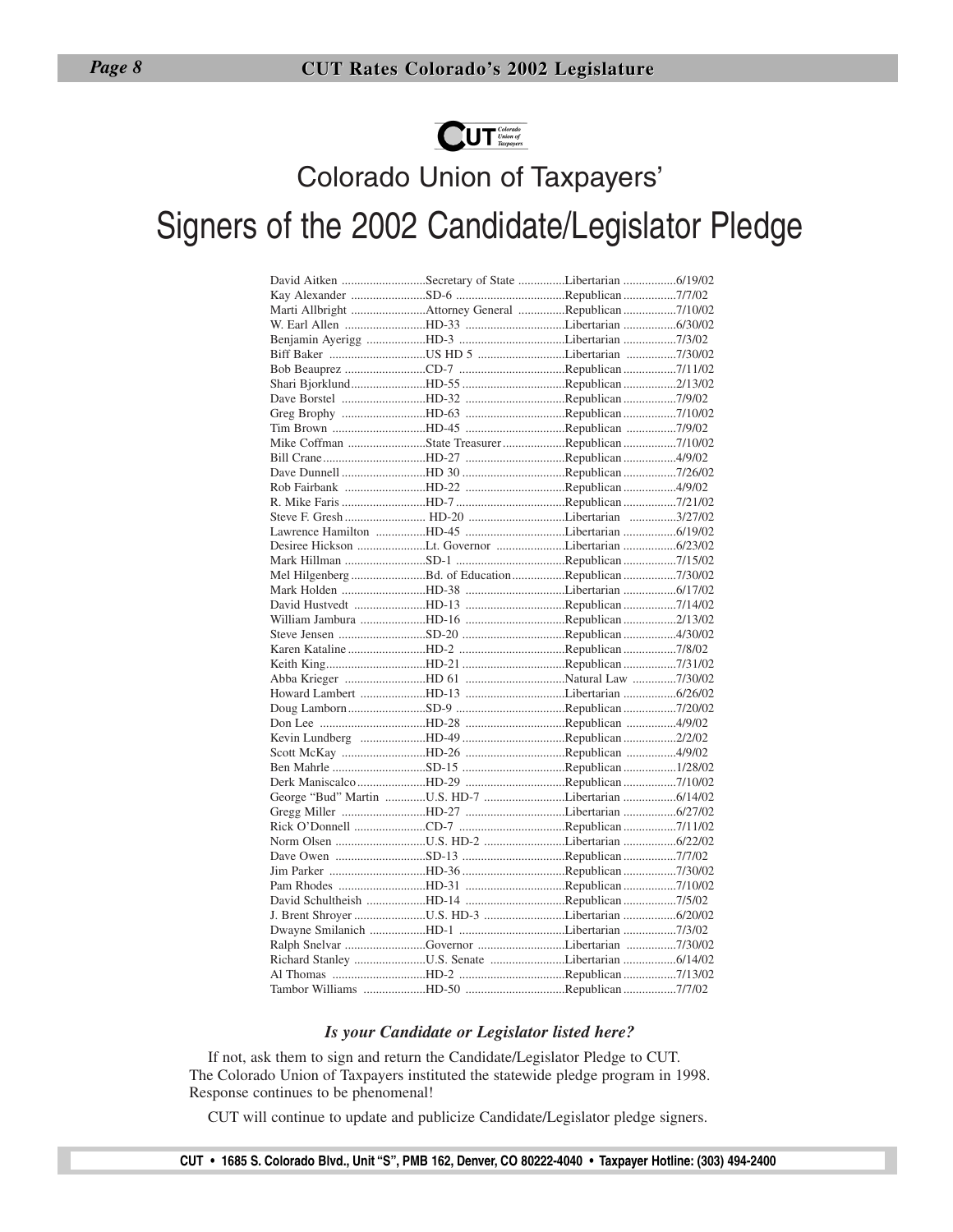

# **CANDIDATE / LEGISLATOR PLEDGE**



|                            | ___________________________________,candidate / legislator for ________________                                                                           |
|----------------------------|-----------------------------------------------------------------------------------------------------------------------------------------------------------|
|                            | do hereby pledge to the Citizens of Colorado:                                                                                                             |
| <b>Tabor</b>               | to honor and uphold the spirit as well as the letter of TABOR.                                                                                            |
| <b>New Taxes</b>           | to oppose any new net tax increase.                                                                                                                       |
| <b>Spending Limit</b>      | to limit government spending to growth of Colorado population and inflation.                                                                              |
| Tax Surplus                | to support the refund of surplus taxes to the citizens of Colorado<br>proportional to their contributions.                                                |
| <b>Prioritize Spending</b> | to support prioritizing the budget by shifting spending from lower valued programs<br>to the higher priorities, and not fund spending with new net taxes. |
| <b>Education</b>           | to support educational alternatives such as vouchers to create competition<br>and improve student results at a lower cost.                                |
| Privatize                  | to support privatization of government departments and functions to<br>make them more efficient and less expensive.                                       |
| <b>Property Rights</b>     | to defend private property rights from "takings" by government or by regulation.                                                                          |
| <b>Payroll Deductions</b>  | to oppose unauthorized payroll deductions that are used for political purposes.                                                                           |
| <b>Petition Rights</b>     | to support the citizen's right to petition with rules as non-restrictive as possible.                                                                     |

Signature: \_\_\_\_\_\_\_\_\_\_\_\_\_\_\_\_\_\_\_\_\_\_\_\_\_\_\_\_\_\_\_\_\_\_\_ Date: \_\_\_\_\_\_\_\_\_\_\_\_\_\_\_\_\_\_\_\_\_\_\_\_\_\_

Sponsored by: Colorado Union of Taxpayers • 1685 S. Colorado Blvd., Unit "S", PMB 162, Denver, CO 80222-4040 • Tel (303) 494-2400 Revised 2/2000

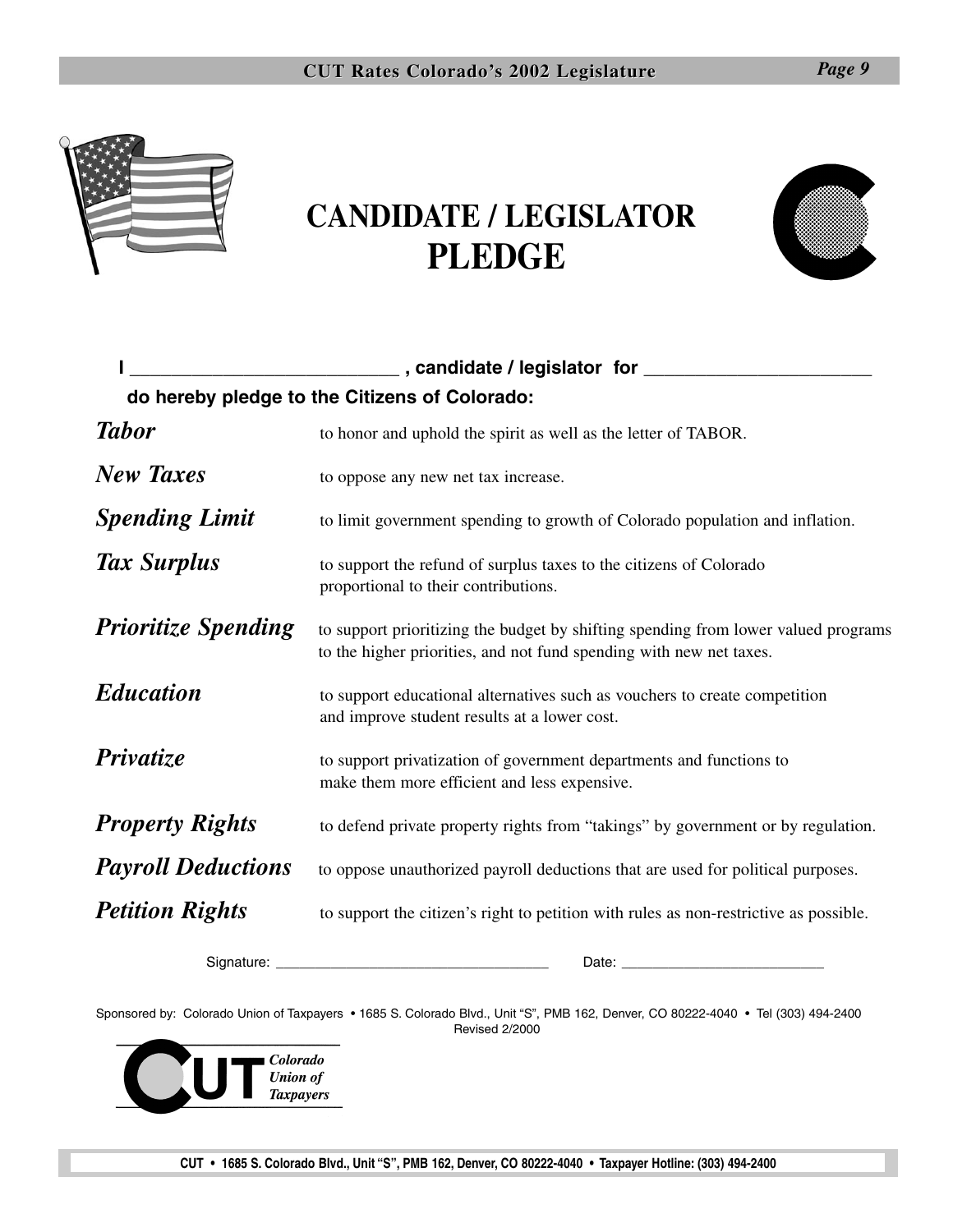### **SB 195 EXEMPTION OF TAXES EARMARKED FOR OPEN SPACE PURCHASES**

This bill would have exempted increases of sales taxes earmarked to fund purchase of open space from the limitation on the total amount of sales tax or use tax that may be imposed. Senate passed 24/11, lost in House 31/33. (Sen. Fitzgerald, Rep. Daniel) *CUT* **votes NO.** So what's the logic here? Lets guess: "Purchasing open space is popular choice for the use of our tax dollars. So instead choosing to spend that way, and thereby preclude spending it another way, why lets just use that popularity to creep up the total amount of tax." Wrong approach. Open space should be purchased with money saved from other areas.

### **SB 218 OVERFUNDING OF EXCESS STATE REVENUES**

Repeals the Colorado Constitutional requirement to refund excessive state sales tax by 105% of the calculated excessive tax. SIGNED. Senate 27/8. House 49/9. (Sen. Reeves, Rep. Stengel) *CUT votes NO.* The overtaxing of the people is wrong; to obtain the use of the people's money, at no interest expense is wrong. This excessive taxation, compounded by the desire to avoid just interest compensation, is blatantly unfair.

### **HB 1015 SURPLUS FUNDS TO BE REBATED**

This Bill earmarks surplus funds that must be rebated to taxpayers, rather than placing those surplus funds in the general revenue fund. SIGNED. House 65/0. Senate 35/0. (Rep. Scott, Sen. Perlmutter) CUT vote YES. While it would be preferable if the Legislature simply rebated the TABOR surplus in the year it was generated, this Bill is at least a step in the right direction and should be supported.

### **HB 1101 CHILD CARE IN COURTS**

This legislation appropriates money from the general fund to provide for child care in courts. SIGNED. House 59/5, Senate 22/12. (Rep. Williams, Sen. Gordon) *CUT votes NO.* Yes, it can be inconvenient if you have a child, limited means, and business before the court. Crying babies in the gallery can be as distracting as unprepared counsel. But why put the onus of providing day care, all of a sudden, on the courts? The vast majority of parties and defendants who go to court are there because of choices they have made. Another choice they can make is to provide for their children when they have a date with a judge.

### **HB 1129 FARMERS MARKET COUPONS FOR WOMEN AND CHILDREN.**

This bill creates a whole new program to develop a state "food stamp program". These coupons would be available to women and children for purchases at farmers markets. It is estimated that first year usage would be 8000 participants at a cost of \$25 per person. SIGNED. House 64/0. Senate 24/10. (Rep. Tochtrop, Sen. Hanna) *CUT votes NO.* As with most new programs there are no residency requirements. The only requirement is income levels to qualify for national food stamp program. The bill does require some matching fund donations to equal state expenditures but we can look forward to ensuing years for these conditions to be dropped when they fail to materialize. Another camel with his nose under the tent. In a few years we will have the whole camel.

### **HB 1161 RURAL ENTERPRISE ZONES**

Establishes rural enterprise zones to enhance economic development by use of income tax credits. SIGNED. House 61/2. Senate 27/7. (Rep. Young, Sen. Hillman) *CUT votes NO.* CUT is opposed to any income credits that do not reduce the cost of the activity to taxpayers. Tax credits is a shifting of an expense of a special interest group to the general population. For those not in the special interest group enjoying an income tax credit, it is truly a tax increase!

### **HB 1276 HEALTH CARE FOR OLD AGE PENSIONERS**

This bill creates the Supplemental Health and Medical Care program above the current \$10 million current constitutional limit by the amount of \$5 million dollars. These funds are to come from state sales and use taxes. In addition to all moneys being currently appropriated for old age pensions and health this bill provides an additional \$1,800,000 for 2002/2003. SIGNED. House 57/3. Senate 32/2. (Rep. Mace, Sen. Epps) *CUT votes NO.* As demographers say, the older are the most financially well off. There is no reason for young families to be saddled with this additional expense. Call the world and tell them the place to retire is Colorado, there are no length of residency requirements. This is no more than a political handout to the most active voting bloc.

### **HB 1309 EDUCATION TAX CREDITS**

This proposed legislation would have increased choices for parents in selecting how their children could be educated. It would have increased competition among schooling alternatives. The bill also would have sent more resources toward educational programs in government schools. An increase in the number of students in private schools likely would have resulted in lower costs to the taxpayer while educational achievement improved. House 37/25, KILLED in Senate Education Committee 5/3. (Rep. Spencer, Sen. Hernandez) *CUT votes YES.* The section on education within the C.U.T. Pledge states "Support educational alternatives...to create competition and improve student results at a lower cost." But the educational establishment and the teachers' unions want to hold control over education and too many legislators followed their wishes in stopping parents' opportunities to act in the best interests of their own children.

### **HB 1310 \$300 mm TAX INCREASE**

This bill used a variety of accounting mechanisms to raise \$300 million dollars in extra tax revenue over the next several years, in contravention of the spirit of the Taxpayers Bill of Rights. The money will be spent on highways and capital construction projects. In addition, the bill authorizes the Regional Transportation District to conduct an initiative campaign to raise the RTD sales tax from .6 cents to 1.0 cents, a 67% increase. SIGNED Senate 29/6, House 50/14 (Rep. King, Sen. Fitzgerald) *CUT votes NO.* The bill means that Colorado families will, over the next several years, pay hundreds of dollars more in taxes.



A special breed of legislators is showing that their election year campaign pledges are not simply political rhetoric. In 1998, CUT established a ten-point Taxpayers Pledge for legislative candidates. CUT's pledge signers are shown with a "P" on pages 2-3. See new Signers and the Pledge on Pages 8 & 9. Call and congratulate your representatives for following through on their campaign promise to be fiscally conservative. You'll find their phone numbers on our Back Cover Page.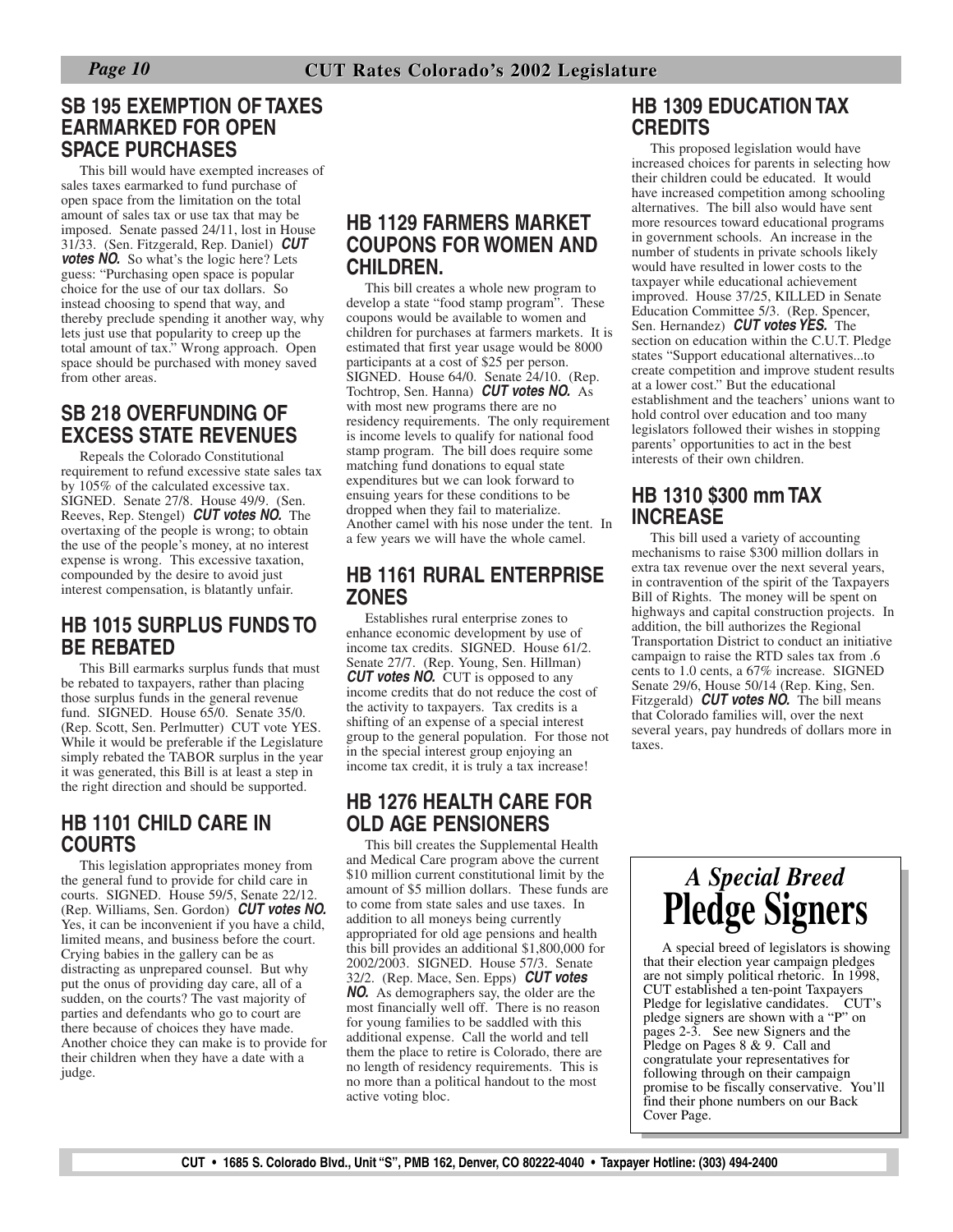| <b>CUT Rates Colorado's 2002 Legislature</b><br>Page 11 |  |                                                                                                                                                                                 |                                                                                                                                                                                                                                                                                     |  |                          |                       |      |  |
|---------------------------------------------------------|--|---------------------------------------------------------------------------------------------------------------------------------------------------------------------------------|-------------------------------------------------------------------------------------------------------------------------------------------------------------------------------------------------------------------------------------------------------------------------------------|--|--------------------------|-----------------------|------|--|
|                                                         |  |                                                                                                                                                                                 | ---- <del>94</del> -------- <del>94</del> -------- <del>94</del> ---                                                                                                                                                                                                                |  |                          | --- <del>%</del> 2--- |      |  |
|                                                         |  |                                                                                                                                                                                 |                                                                                                                                                                                                                                                                                     |  |                          |                       |      |  |
|                                                         |  |                                                                                                                                                                                 | <b>Help CUT Waste, Fraud, and Abuse of <u>Your</u> Tax Dollars:</b>                                                                                                                                                                                                                 |  |                          |                       |      |  |
|                                                         |  |                                                                                                                                                                                 | Since 1976 CUT's awareness efforts have saved Colorado taxpayers hundreds of millions of<br>dollars. Yet we have much to do. The huge surplus is evidence that we are still overtaxed.<br>Please help by supporting CUT today. CUT is saving you money by lobbying for lower taxes. |  |                          |                       |      |  |
|                                                         |  |                                                                                                                                                                                 | Yes, I want to support CUT. Suggested donation amount: \$30.<br>I want to do more! Here is my donation of \$<br>Taxes are too high.  I cannot afford the suggested amount, but here                                                                                                 |  | Name:<br><b>Address:</b> |                       | Zip: |  |
|                                                         |  | is my donation of \$_________. Please keep me informed.<br>Please makes checks payable to CUT • Mail to: CUT - 1685 S. Colorado Blvd., Unit "S", PMB 162, Denver, CO 80222-4040 |                                                                                                                                                                                                                                                                                     |  | Phone: (H)               |                       | (W)  |  |

### **HB 1391 Transfers of Cash Funds to the General Fund**

Government growth would otherwise be constrained in future years if the budget were smaller this year. That's the rule under the spending limits in the Constitution. With a companion bill, HB 1444, the legislature did some ugly and unusual accounting to allow government to grow more rapidly in the future. SIGNED. House 50/15, Senate 20 / 13 (JBC bill by Rep. Young and Sen. Reeves) *CUT votes NO.* The legislature took moneys that were collected as fees (cash funds) for specific purposes, and transferred them into the General Fund. Not only did they raid special funds meant for certain promised uses, but they did it with the sole intent of redesignating funds so that government spending would growth faster in ensuing years! Didn't any of the bill's proponents understand what the voters were saying with TABOR? Only government could come up with a dirty bookkeeping subterfuge so reprehensible that it could make an ENRON accountant blush.

### **HB 1399 ECONOMIC RECOVERY ACT**

This is a complicated Bill with several different objectives: it increases the maximum term for government entities to enter into business incentive agreements; it provides that these agreements are submitted for approval by the Colorado Economic development Commission; and it negates legislation providing for termination of enterprise zones. SIGNED. House 54/10, Senate 33/1. (Rep. Spradley, Sen. Matsunaka) *CUT votes NO.* Enterprise zones are one of the more exploited forms of privilege seeking in the tax system (Basically the whole state has become an enterprise zone).

### **HB 1404 Reform of Property Forfeiture Laws**

This bill made very substantial reforms in Colorado's property forfeiture laws. SIGNED. House 50/14, Senate 23/10 (Rep. Mitchell, Sen. Thiebaut) *CUT votes YES.* Although the bill was vehemently opposed by District Attorneys, large majorities in both houses voted in favor of: requiring (in most cases) a criminal conviction before a forfeiture can take place; making victim restitution the top priority for forfeiture funds; giving half of the remaining funds to drug treatment; giving the other half to local governments to be appropriated for law enforcement purposes. No longer will agencies be able to seize property from people who have been acquitted. Legislative bodies, rather than law enforcement agencies, will now decide how forfeiture revenues are spent, thus eliminating a serious conflict of interest.

### **HB 1420 THE LONG APPROPRIATIONS BILL**

The Long Bill calls for increased expenditures in excess of 7%. PARTIALLY VETOED. House 50/10. Senate 27/8. *CUT votes NO.* The increase ensconced in the bill is basically irresponsible.

### **HB 1439 CONCERNING THE LIMITATION OF STATE SPENDING**

This bill prohibits the total amount of state general fund appropriations for the 2002-03 fiscal year that are subject to the existing statutory limitation on general fund appropriations, other than general fund appropriations for required increases in statewide base per pupil funding and categorical programs, from increasing over the total amount of state general fund appropriations for the 2001-02 fiscal year that are subject to the statutory limitation. Further it would limit the total amount of state general fund appropriations for the 2003-04 state fiscal year to the actual amount of spending for the 2002-03 fiscal year plus four percent as a temporary measure necessitated by economic conditions. Further it allows for increases upon a declaration of a state fiscal emergency. House 36/27; Senate, KILLED in Senate Business, Labor, and Finance Committee 4/3. (Rep. Hefley, Sen. Andrews) *CUT votes YES.* During this economic downturn, this bill would have shown some fiscal constraint by the legislature and actually held spending this fiscal year to the same level of 2001-02. It would not have cut spending, simply held it at the previous year level. A novel idea not to spend more when less is coming into the treasury. And, to hold next year's increase to 4% ! We would welcome fiscal constraint by the legislature just as Colorado families have been forced to cut back.

### **HCR 1005 REQUIREMENT TO DESIGNATE REVENUE SOURCE OF PETITIONS**

This continuing resolution would require petition proponents to disclose the source of revenues for whatever they would be proposing. House 50/13. KILLED in Senate Business, Labor and Finance committee 5/6. (Rep. Dean, Sen. Matsunaka) *CUT votes NO.* This is another effort by the legislature to obstruct citizens' petition process. Concomitant with this bill are problems: 1) A petition submitted under guidelines of bill would be addressing two subjects, thus unconstitutional; 2) bill would take legislature out of the budget process; 3) there is no time established for setting the \$100,000 base – ten? twenty? fifty years? 4) expenditures would be estimated by whom? 5) the required statement "Shall there be a tax increase?" would apply no matter how limited the expenditure would be.